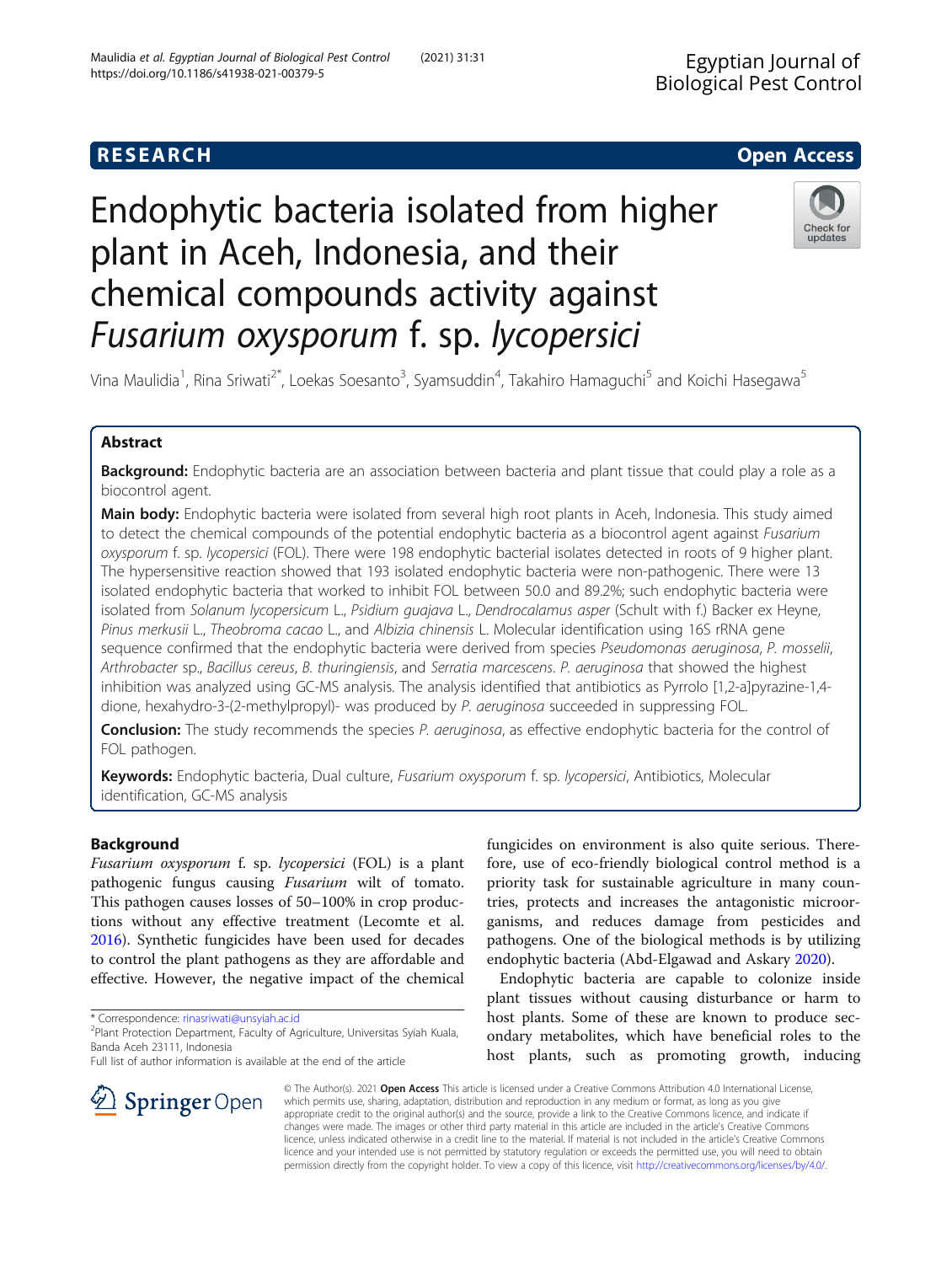protection against infection, and environmental stresses (Eljounaidi et al. [2016\)](#page-6-0). As it has such a positive nature, endophytic bacteria are studied vigorously as potential agents of eco-friendly biological control.

Endophytic bacterium genus Bacillus isolated from Nicotiana glauca plant produced extracellular metabolites which successfully inhibited FOL growth by 87– 100% in vitro. Moreover, these metabolites also protected tomato plant against Fusarium wilt disease and enhanced tomato growth by 38–80% (Abdallah et al. [2016](#page-5-0)). Thirty-five isolated bacteria, screened for antagonistic activity in dual culture against fungi Fusarium oxysporum, P. aeruginosa showed a high antagonistic activity (58.33%) (Islam et al. [2018](#page-6-0)). Twenty-nine bioactive chemical constituents have been identified from methanolic extract of the P. aeruginosa by gas chromatogram mass spectrometry (GC-MS). P. aeruginosa produces many important secondary metabolites with high biological activities such as Oxime-,methoxy-phenyl, Edulan II, Methyl-4[nitromethyl]-4- piperidinol, Acetamide, Nmethyl-N-[4-[2-fluoromethyl-1-pyrrolidyl-2-buty, Octahydrochromen-2-one (Altaee et al. [2017\)](#page-5-0).

Based on the previous description, it is necessary to explore and isolate endophytic bacteria derived from some higher plants and performed in vitro testing against wilt Fusarium disease and their chemical compounds to play rules as biocontrol agent. In this study, endophytic bacteria, isolated from 9 higher plants roots, were selected as they were abundant in Aceh, Indonesia, and have great potentials to develop of endophytic bacteria as a biological control agent.

#### Materials and methods

#### Isolation of endophytic bacteria

Endophytic bacteria were isolated from roots of healthy plants, tomato (Solanum lycopersicum L.), guava (Psidium guajava L.), soybean (Glycine max Merr. L.), bamboo (Dendrocalamus asper (Schult with f.) Backer ex Heyne), sugar cane (Saccharum officinarum L.), pine (Pinus merkusii L), cacao (Theobroma cacao L.), sengon (Albizia chinensis L), and gamal (Gliricidia sepium (Jacq.) Kunth ex Walp.). Samples were collected from several areas of Aceh province, i.e., Banda Aceh, Aceh Besar, and Pidie, Indonesia, using purposive sampling and random sampling. Isolation of endophytic bacteria was performed individually with each plant roots; endophytic bacteria were isolated basically, following the method by Lodewyckx et al. [\(2002\)](#page-6-0); root samples were cut (ca 0.5 cm), washed with sterilized distilled water (DW), and then soaked in running water for 2 h. After washing, root samples were soaked in 5.25% sodium hypochlorite for 5 min, then rinsed with sterilized DW for 1 min 3 times. The sterilized root samples were grinded in the sterilized mortar and pestle, added to 10

ml of sterilized DW, then serially diluted from  $10^{-1}$  to 10−<sup>3</sup> with sterilized DW. One milliliter of each 10−<sup>3</sup> diluted samples was transferred and spread onto the Nutrient Agar (NA) medium and incubated at 28°C for 72 h. A total of 198 colonies was isolated and established as candidate strains for further analysis.

#### Pathogenicity test on tobacco plant

Bacterial strains streaked on NA medium for 72 h at 28 °C to isolate a single colony. Colonies were picked up and suspended into the 100 ml of sterilized water. Bacterial suspensions were serially diluted from  $10^{-1}$  to  $10^{-3}$ (0.281 in OD 600) by sterilized DW, a volume of 1.5 ml of each suspension  $(10^{-3}$  dilution) as infiltrated into the lamina on abaxial/adaxial side of Nicotiana tabaccum leaves, using a disposable syringe. Pathogenic test to each bacterium was carried out in 3 replicates/plant and repeated 3 times with plant pots. Inoculated tobacco plants were incubated for 72 h (Nawangsih et al. [2011](#page-6-0)).

#### Antagonistic activity of endophytic bacteria

In vitro antagonistic activity of Fusarium oxysporum f. sp. lycopersici (FOL) test was performed by double culture technique (dual culture) with reference to Suryanto et al. ([2011](#page-6-0)). FOL used in this test was a collection of laboratory plant disease. Endophytic bacteria that incubated for 48 h scratched straight in the middle of PDA (Potato Dextrose Agar) medium against 168 h FOL was placed adjacent to the bacteria on a Petri dish. Observations were carried out of the inhibition zones (clear zones) produced by endophytic bacteria.

#### Molecular identification of endophytic bacteria

A single colony of candidate bacteria was picked up, transferred into the 4 ml of LB broth in 15-ml tube, and cultured for overnight at 28 °C. After culturing, 700 μl of each bacterial medium was transferred into a cryotube, mixed with 300 μl of 50% glycerol, and then stored in − 80 °C freezer. Rests of the bacterial medium were centrifuged at 15,000g (14,000 rpm) for 5 min and supernatants were discarded. Genomic DNA from each bacterial palette was extracted, using DNeasy Blood and Tissue Kit (Qiagen, USA), following the instruction manual. Genomic DNA was dissolved in 50 μl of TE buffer pH 8.0. Almost full length of the 16S ribosomal RNA gene (ca 1.5 kbp) was amplified from genomic DNA with the universal primers, 8F (5′-AGA GTT TGA TCC TGG CTC AG-3′), and 1492R (I) (5′-GGT TAC CTT GTT ACG ACT T-3′) (Turner et al. [1999](#page-6-0)). PCR fragments were purified from agarose gel with NucleoSpin® Gel and PCR Clean-up (Machery-Nagel, Germany). Samples were submitted to Hokkaido System Science Co. (Sapporo, Japan) for sequencing from both strands using primers, 8F, 1492R (I), 519R (5′-GWA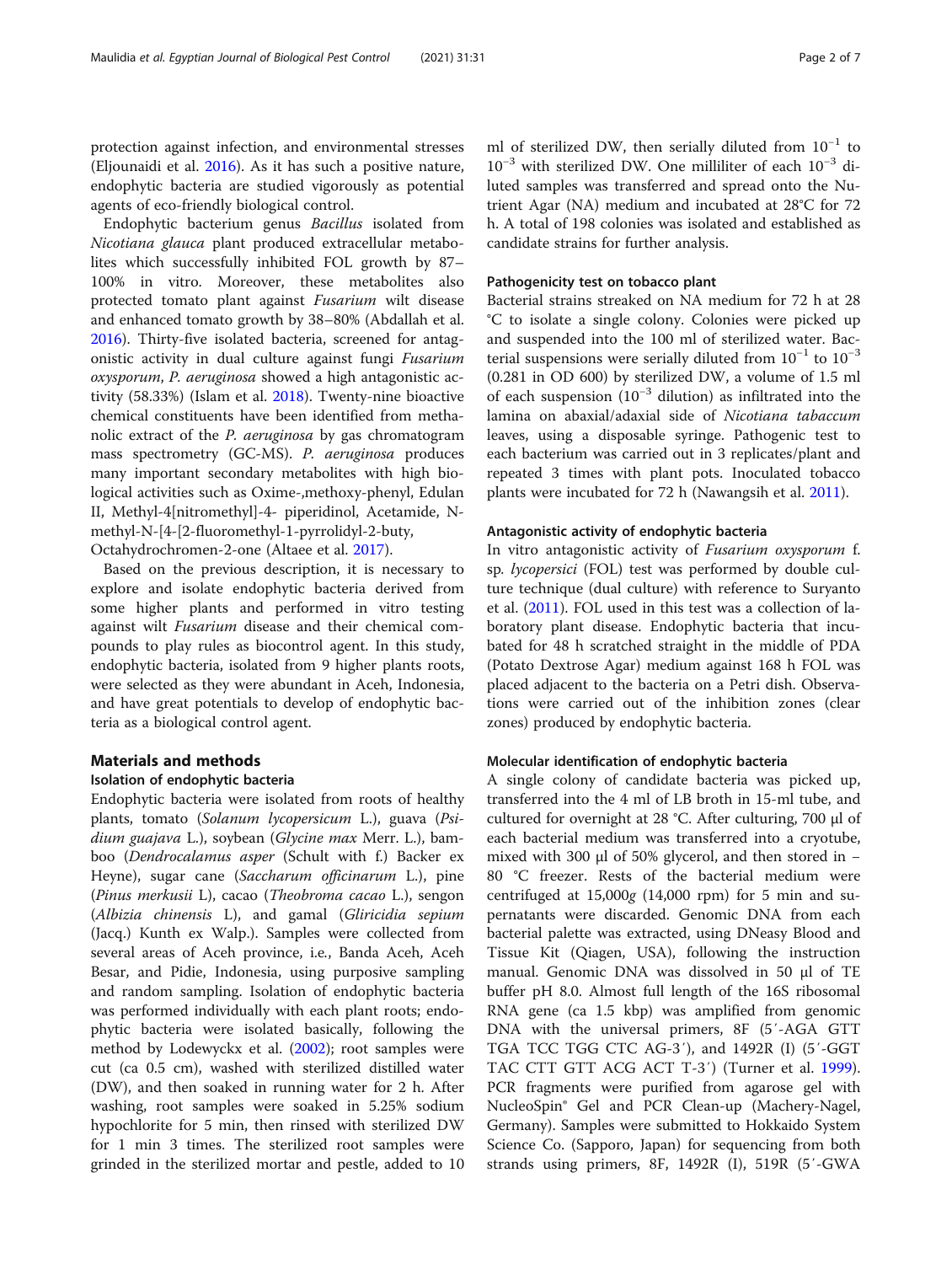TTA CCG CGG CKG CTG-3′), 533F (5′-GTG CCA GCA GCC GCG GTA-3′), 895F (5′CRC GTC GGG AGT RCR G-3′), 907R (5′-CCG TCA ATT CMT TTR AGT TT-3′), and 1237F (5′-GGG CTA CAC ACG YGC WAC-3′) (Lane [1991](#page-6-0); Weisburg et al. [1991](#page-6-0) and Hodkinson and Lutzoni [2009\)](#page-6-0). Sequence results were deposited in NCBI GenBank ([https://submit.ncbi.nlm.nih.gov/](https://submit.ncbi.nlm.nih.gov/subs/?search=SUB7518780) [subs/?search=SUB7518780](https://submit.ncbi.nlm.nih.gov/subs/?search=SUB7518780)). The MEGA 7.0 program was used to construct phylogenetic trees by maximum likelihood (ML) methods with 1000 iterations (Felsenstein [1985](#page-6-0)).

#### GC-MS analysis

The extract obtained from the mentioned procedure was then sent for analysis by gas chromatography-mass spectroscopy (GC-MS) in LIPI, Bogor, Indonesia. The gas chromatography- mass spectroscopy had been carried out on TRACE 1300 GC, TSQ 8000 TRIPLE QUADRU-POLE MS fitted with TG 5MS (30m  $\times$  0.25mm, 0.25 $\mu$ m) column and S/SL Injector. The injector temperature had been kept at 250 °C and MS transfer line temperature had been kept at 250 °C along with ion source temperature, also 250 °C. The column temperature had been programmed between 60 and 250 °C at 10°C/min using helium as carrier gas at a carrier flow rate of 1 ml min−<sup>1</sup> . Injection volume had 1.0 μl prepared in DMSO having split flow 1 ml min−<sup>1</sup> . The mass spectra had been taken at 75 eV with mass scan range from m/z 40-500 amu. The individual constituents had been identified by comparing their mass spectra with those of standard using NIST (National Institute of Standards and Technology, US Department of Commerce) compounds (Sparkman et al. [2011](#page-6-0)).

#### Results and discussion

#### Isolation of endophytic bacteria

The results were obtained from the stages of the exploration, isolation, and purification of bacteria. There were 26 endophytic bacteria isolated from D. asper (Schult with f.) Backer ex Heyne) plant root, 21 from G. max Merr. L., 25 from S. officinarum L., 19 from T. cacao L., 21 from A. chinensis L., 21 from P. merkusii L., 26 from G. sepium ((Jacq.) Kunth ex Walp.), 18 from P.gajava L., and 21 from S. lycopersicum L. The total number of isolated endophytic bacterial was 198 isolates. Almost all endophytic bacteria that infected higher plants could be isolated from the roots or other parts of the plant. This research finding was supported by Yuan et al. ([2015](#page-6-0)). Eighty-two endophytic bacteria were isolated from bamboo root, rhizome, stem, and leaves. Zhao et al. ([2018](#page-6-0)) found 276 endophytic bacteria isolated from root nodules of soybean. Arthee and Marimuthu ([2017](#page-5-0)) isolated 22 endophytic bacteria from root and stem of sugar cane. Also, Konate et al. ([2015](#page-6-0)) isolated 24 endophytic

bacteria from cacao roots. Furthermore, Manikandan et al. ([2016](#page-6-0)) isolated 54 endophytic bacteria from roots and stems of A. lebbeck. Abbamondi et al. [\(2016\)](#page-5-0) recorded 23 endophytic bacteria isolated from tomato roots.

#### Pathogenicity test on tobacco plant

Based on the results of isolation, from 198 isolates, 5 endophytic bacteria were shown as pathogens. Three isolates endophytic bacteria from G. maculata plant root and 2 from S. lycopersicum plant roots showed the necrosis symptoms. These 5 isolates could not be used at further experiment because they showed pathogenic activity. Hundred and ninety-three isolates endophytic bacteria were nonpathogenic bacteria without showing necrotic symptom.

Tobacco plants were used as an indicator for hypersensitive testing. The hypersensitive response was indicated by the occurrence of browning on the area inoculated by bacteria. The browning indicated the death of local leaf tissue (necrosis). Hypersensitivity reaction (HR) was expressed as positive (+) when necrotic symptoms were formed on leaf tissue, while unchanged leaf tissue was negatively (−) reacted (Umesha et al. [2008](#page-6-0)). Nawangsih et al. [\(2011](#page-6-0)) reported that there were 49 endophytic bacteria isolated from the tomato plant root, and 8 showed chlorotic or necrotic zones when injected in tobacco leaves.

#### Antagonistic activity of endophytic bacteria

Pathogenicity test founded 193 isolates. The result of antagonistic activity test showed that there were 13 isolates showed activity > 50% in suppressing FOL. The percentage of inhibition of endophytic bacteria isolated from guava root  $(AJ_{14})$  were the highest activity to FOL (87.30%), isolate from bamboo showed 60.20%, and all other isolates showed 50% inhibition activity (Table [1](#page-3-0)). Twenty-five isolates of endophytic bacteria from sugarcane roots were not able to inhibit FOL; otherwise, there were isolates from the pine, cacao, and sengon roots that had an average moderate inhibition (50%). Endophytic bacteria isolated from tomato also had the highest inhibition activity (ranged from 83.3 to 80.2%), moderate around 50%.

Inhibition of endophytic bacteria to FOL was estimated by the ranges of inhibition activity following Soytong  $(1988)$ . The activity  $> 75\%$  was the highest one, followed by 60–75% a high inhibition, and 50–60% was a moderate inhibition, then <50% was a low inhibition and (−) indicated no inhibition activity. Results of inhibition activity test indicated that 13 isolates showed activity > 50% in suppressing FOL (Table [1\)](#page-3-0).

Endophytic bacteria had a potential effect on suppressing the growth of pathogenic fungi by producing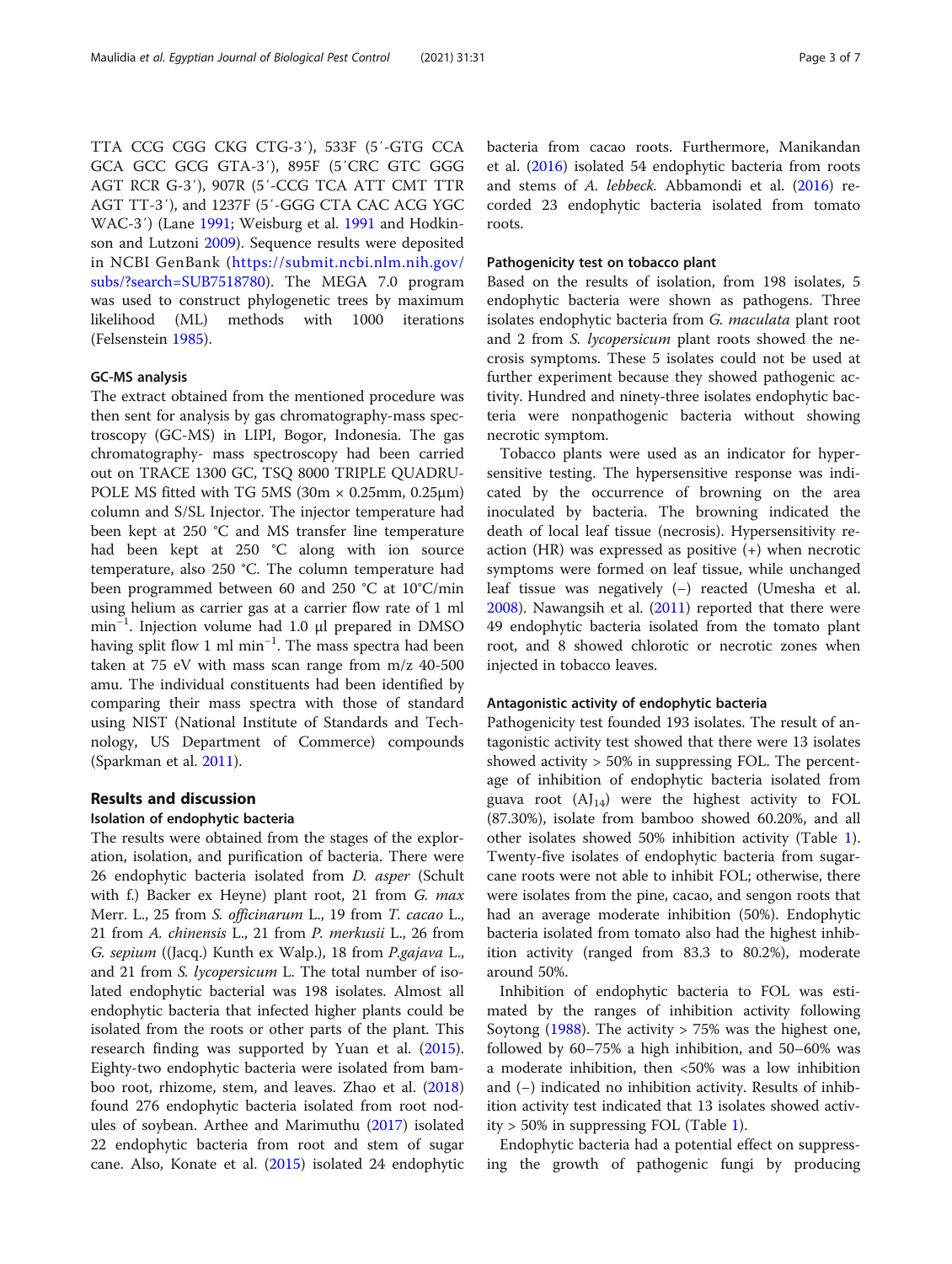| No. | Host plant                                | Isolated code    | Percentage isolates against FOL (%) |
|-----|-------------------------------------------|------------------|-------------------------------------|
| 01  | S. lycopersycum L.                        | AM <sub>02</sub> | 83.3                                |
| 02  | S. lycopersycum L.                        | $AM_{08}$        | 50.0                                |
| 03  | S. lycopersycum L.                        | AM <sub>14</sub> | 80.2                                |
| 04  | P. gajava L.                              | $AJ_{01}$        | 50.6                                |
| 05  | P. gajava L.                              | $AJ_{14}$        | 89.2                                |
| 06  | P. gajava L.                              | $AJ_{18}$        | 87.3                                |
| 07  | P. merkusii L.                            | AP <sub>04</sub> | 50.2                                |
| 08  | P. merkusii L.                            | $AP_{12}$        | 50.9                                |
| 09  | P. merkusii L.                            | $AP_{17}$        | 50.2                                |
| 10  | D. asper (Schult with f.) Backer ex Heyne | AB <sub>06</sub> | 60.2                                |
| 11  | D. asper (Schult with f.) Backer ex Heyne | $AB_{18}$        | 50.2                                |
| 12  | A. chinensis L.                           | AS <sub>09</sub> | 50.3                                |
| 13  | T. cacao L.                               | $AK_{08}$        | 50.7                                |

<span id="page-3-0"></span>Table 1 Percentage of antagonistic activity of 13 endophytic bacteria in suppressing Fusarium oxysporum f. sp. lycopersici (FOL)

secondary metabolites, such as antibiotic, enzyme, hormone, toxins, and volatile compounds, and could be a source of plant resistance. The process of inhibiting endophytic bacteria on the growth of pathogenic fungi caused by several factors, such as space and nutritional competition, antibiotic compounds, and lytic enzymes produced to inhibit the growth of pathogens and to provide resistance to plants (Maksimov et al. [2018\)](#page-6-0).

Strain B. amyloliquefaciens was able to produce secondary metabolites (iturin and bacillomycin D), which effectively inhibited *F. oxysporum* (Wang et al. [2016](#page-6-0)). There were 300 strains of bacterial antagonists isolated from South Korean mining soils that were filtered using multiple culture tests; there were 2 potential antagonistic strains found: P. aeruginosa and B. stratosphericus; both strains were optimal in inhibiting the mycelial growth of Fusarium sp. (Durairaj et al. [2018\)](#page-6-0). According to Altaee et al. ([2017](#page-5-0)), P. aeruginosa was able to inhibit 50% Fusarium sp. Under the present study, both Pseudomonas and Bacillus species were found as endophytic bacteria that could affect the growth of Fusarium mycelial growth.

#### Molecular identification of endophytic bacteria

Through this study, 13 endophytic bacterial isolates that had the potential as biocontrol agents against FOL pathogens were identified molecularly, using 16S rRNA (Table 2) and 4 bacterial genera, i.e., Pseudomonas, Bacillus, Arthobacter, and Serretia were obtained. Endophytic bacteria isolated from tomato roots were P. aeruginosa and Arthrobacter sp., from guava roots was P. aeruginosa, from pine roots were P. aeruginosa and

**Table 2** Sequencing DNA from 13 endophytic bacteria isolates

| No. | Isolate code     | <b>Species</b>   | Plant                                     | Assession No. | Length of DNA fragment |
|-----|------------------|------------------|-------------------------------------------|---------------|------------------------|
| 01  | AM <sub>02</sub> | P. aeruginosa    | S. lycopersycum L.                        | MT598016      | 1.431 bp               |
| 02  | $AM_{08}$        | Arthrobacter sp. | S. lycopersycum L.                        | MT598017      | 454 bp                 |
| 03  | $AM_{14}$        | P. aeruginosa    | S. lycopersycum L.                        | MT598018      | $1.423$ bp             |
| 04  | $AJ_{01}$        | P. aeruginosa    | P. gajava L.                              | MT598019      | 1.294 bp               |
| 05  | $AJ_{14}$        | P. aeruginosa    | P. gajava L.                              | MT598020      | $1.430$ bp             |
| 06  | $AJ_{18}$        | P. aeruginosa    | P. gajava L.                              | MT598021      | $1.433$ bp             |
| 07  | AP <sub>04</sub> | P. aeruginosa    | P. merkusii L.                            | MT598022      | 1.420 bp               |
| 08  | $AP_{12}$        | B. cereus        | P. merkusii L.                            | MT598023      | $1.465$ bp             |
| 09  | $AP_{17}$        | P. aeruginosa    | P. merkusii L.                            | MT598024      | 1.448 bp               |
| 10  | AB <sub>06</sub> | P. moselii       | D. asper (Schult with f.) Backer ex Heyne | MT598025      | 1.424 bp               |
| 11  | $AB_{18}$        | P. aeruginosa    | D. asper (Schult with f.) Backer ex Heyne | MT598026      | 1.446 bp               |
| 12  | AS <sub>09</sub> | S. marcescens    | A. chinensis L.                           | MT598027      | $1.410$ bp             |
| 13  | $AK_{08}$        | B. thuringiensis | T. cacao L.                               | MT598028      | 1.454 bp               |

bp base pair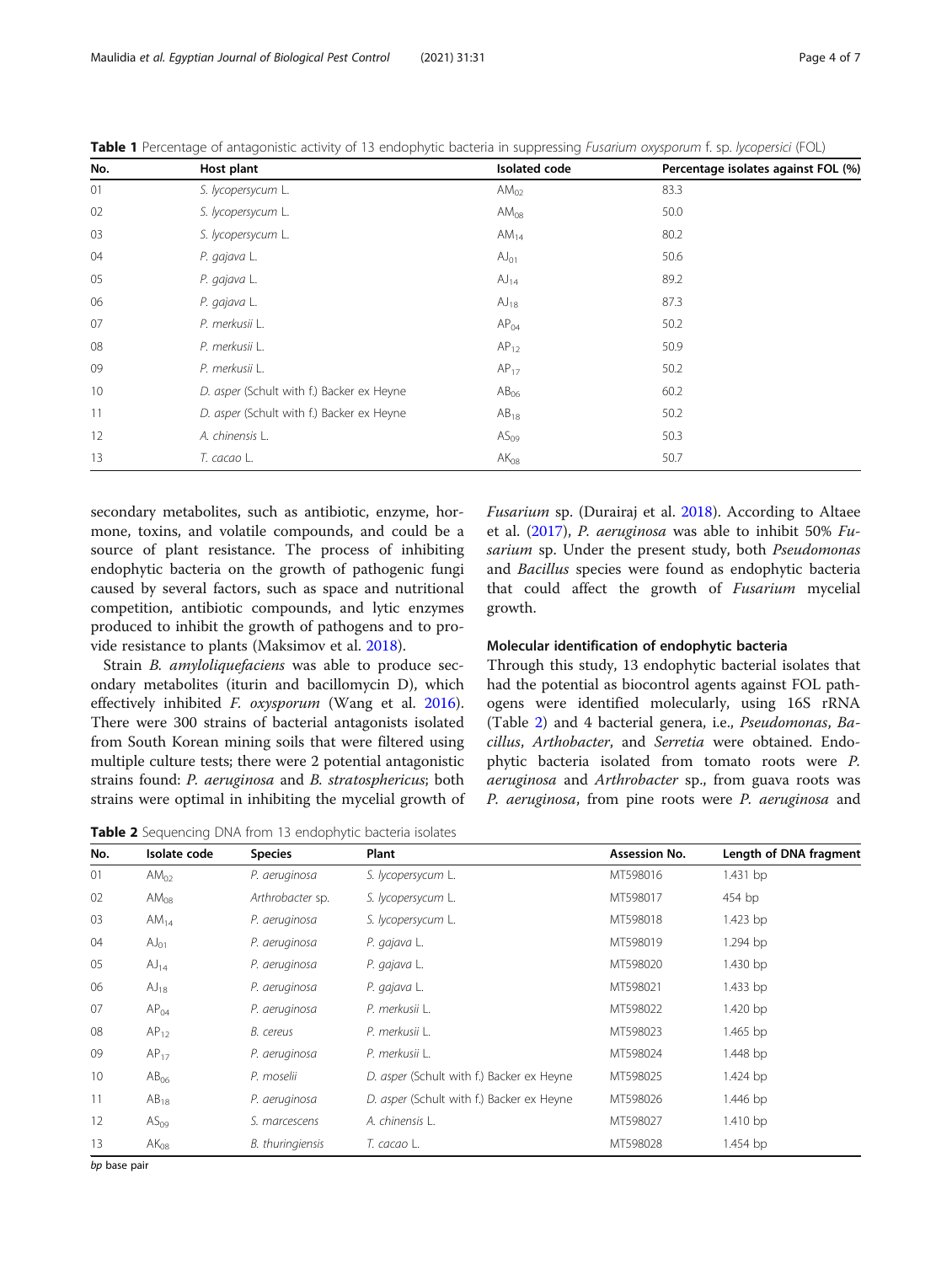B.cereus, from bamboo roots were P. moselii and P. aeruginosa, from sengon roots was S. marcescens, and from cacao roots was B. thuringiensis. A phylogenetic tree constructed, using 16S rRNA sequences of the suspected endophytic bacteria isolates related taxa, was generated by the maximum likelihood method (presented in Fig. 1).

Egamberdieva et al. ([2017](#page-6-0)) reported that endophytic bacterial isolates from Cicer arietinum L. plant roots and identified using 16S rRNA as B. cereus, B. subtilis, and B. *thuringiensis* were able to inhibit the pathogen  $F$ .  $\alpha xy$ -sporum. Based on the research of Bredow et al. ([2015](#page-6-0)), endophytic bacteria associated with coffee plant (Coffea arabica), sugar cane (Saccharum officinarum), bean (Pisum sativum), corn (Zea mays L.), soybean (Glycine max.), tomato (S. lycopersicum), and grape (Vitis venifera L.) analyzed using 16S rRNA showed that Bacillus, Pseudomonas, and Mycobacterium were the most common genera that colonized these plants. Arthee and Marimuthu [\(2017](#page-5-0)) reported that Bacillus sp. and Burkholderia sp. were identified using 16S rRNA as endophytic bacteria in sugarcane plant. Yuan et al. ([2015\)](#page-6-0) stated that Arthrobacter, Staphylococcus, Bacillus, and Enterobacter were the dominant bacterial strains as endophytic bacteria that colonized bamboo plant. Obtained results were compatible with that reported by these workers and shared the same types of bacterial species, such as the genera *Bacillus*, *Pseudomonas*, and Serretia which were dominantly present from isolation in plant roots (Table [2](#page-3-0)).

#### GC-MS analysis

Methanolic extraction was characterized and identified by GC-MS analysis. The interpretation on mass spectrum GC-MS was conducted using the database of National Institute Standard and Technology (NIST) having more than 62,000 patterns. The spectrum of the unknown component was compared with the spectrum of the known components stored in the NIST library. The active principles with their retention time (Rt),

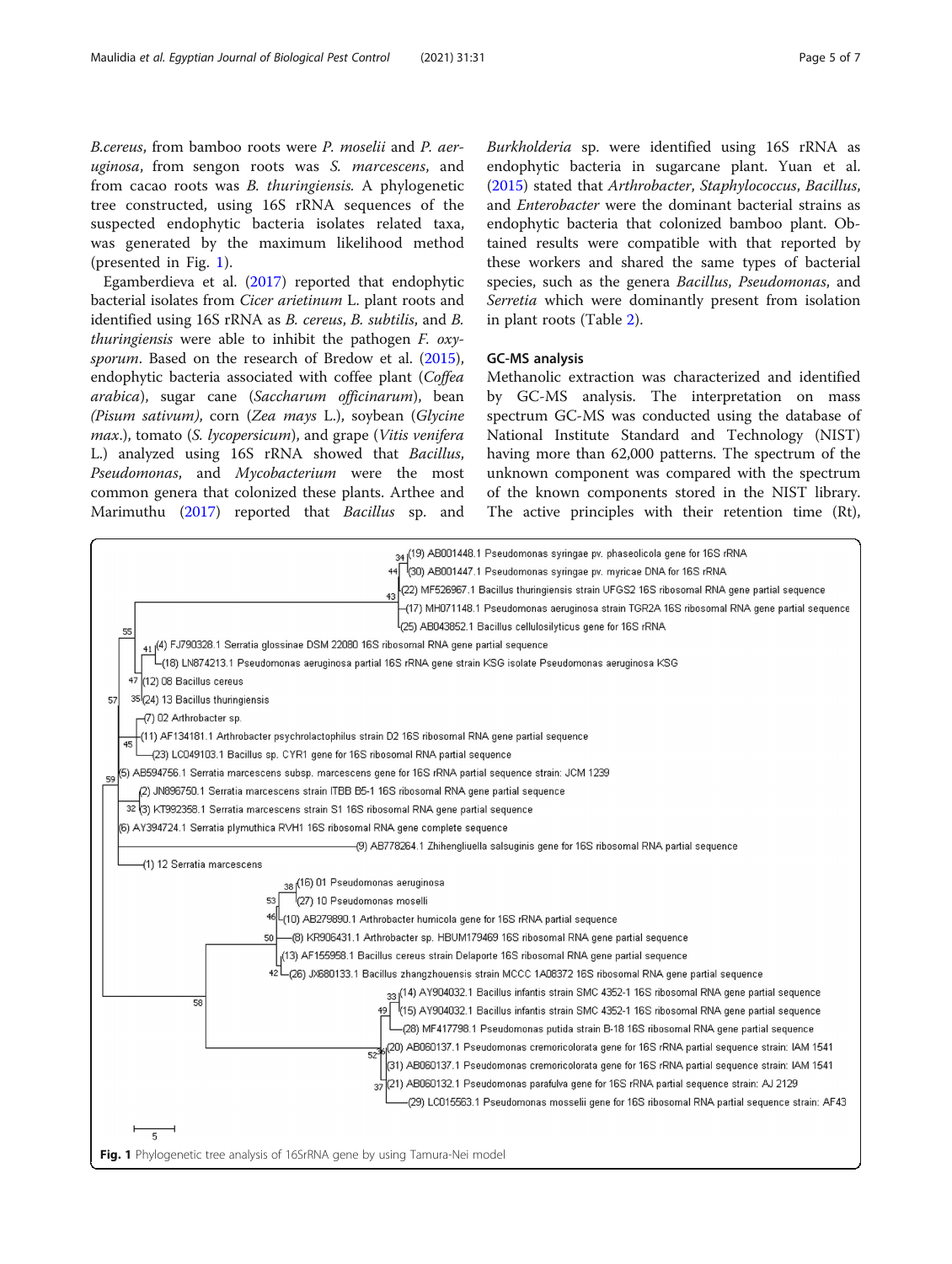<span id="page-5-0"></span>

molecular formula, molecular weight, and concentration percentage (area %) are represented in Fig. 2. The major compounds in GC-MS analysis of P. aeruginosa was Pyrrolo [1,2-a]pyrazine-1,4-dione, hexahydro-3-(2 methylpropyl)- (0.33%).

### Conclusion

One-hundred and ninety-eight isolates were isolated from 9 higher plants in Aceh, Indonesia. Thirteen of them were able to inhibit FOL at moderate and high rates. The 13 isolates were identified using 16S rRNA. One of the bacterial strains isolated from guava root (P. aeruginosa) achieved 89.2% inhibition and showed a superior ability to inhibit FOL.

#### Abbreviations

FOL: Fusarium oxysporum f. sp. lycopersici; 16S rRNA: 16S ribosomal ribonucleic acid; GC-MS: Gas chromatogram mass spectrometry; DW: Distilled water; NA: Nutrient agar; OD: optical density; LB: Lysogeny Broth; DNA: Deoxyribonucleic acid; PCR: Polymerase chain reaction; NCBI: National Center for Biotechnology Information; ML: Maximum likelihood; DMSO: Dimethyl sulphoxide; NIST: National Institute of Standards and Technology; TSQ: Thermo Scientific Gas; TG: Thermo gravimetric

#### Acknowledgements

The authors are gratefully thankful to Ministry Research, Technology and Higher Education of Republic of Indonesia which has supported this research under Program of Masters Towards Doctorates for Excellent Bachelors (PMDSU) and Quality Improvement of International Publication (PKPI) scheme No. 71/UN11.2/PP/SP3/2018. We thank Hasegawa laboratory of Chubu University, Japan, and Plant Disease laboratory Assistance of Universitas Syiah Kuala, Indonesia, and all laboratory members for helping authors to conduct this research.

#### Authors' contributions

The concept and design of the experiments were prepared by all authors. VM conducted the experiments, analyzed the results, and wrote the manuscript. TH and KH performed the experiments and analyzed the data. RS, LS, S, and KH conceived the experiment and wrote and verified the manuscript. All authors have read and approved the manuscript.

#### Funding

This work was granted by Ministry Research, Technology and Higher Education of Republic of Indoesia under Program of Masters Towards Doctorates for Excellent Bachelors (PMDSU) for supported all academic and research scholarship and Programs Quality Improvement of International

Publications (PKPI) scheme No. 71/UN11.2/PP/SP3/2018 in supported collaboration research with Chubu University Japan.

#### Availability of data and materials

Not Applicable

#### Ethics approval and consent to participate

This manuscript is written in accordance with the guidelines for the authors available at journal website. In addition, this work has never been published before and now approved by all authors and host authorities.

#### Consent for publication

Not Applicable.

#### Competing interests

No potential conflict of interest was reported by the authors.

#### Author details

<sup>1</sup>Doctoral Program of Agricultural Sciences, Faculty of Agriculture, Universitas Syiah Kuala, Banda Aceh 23111, Indonesia. <sup>2</sup>Plant Protection Department Faculty of Agriculture, Universitas Syiah Kuala, Banda Aceh 23111, Indonesia. <sup>3</sup> Agrotechnology Department Faculty of Agriculture, Jenderal Soedirman University, Purwokerto 53123, Indonesia. <sup>4</sup>Agrotechnology Department Faculty of Agriculture, Universitas Syiah Kuala, Banda Aceh 23111, Indonesia. 5 Department of Environmental Biology, College of Bioscience & Biotechnology, Chubu University, 1200 Matsumoto, Kasugai, Aichi 487-8501, Japan.

#### Received: 10 July 2020 Accepted: 4 February 2021 Published online: 12 February 2021

#### References

- Abbamondi GR, Tommonaro G, Weyens N, Thijs S, Sillen W, Gkorezis P, Iodice C, de Melo RW, Nicolaus B, Vangronsveld J (2016) Plant growth-promoting effects of rhizospheric and endophytic bacteria associated with different tomato cultivars and new tomato hybrids. Chem Biol Technol Agric 3(1):1– 10. <https://doi.org/10.1186/s40538-015-0051-3>
- Abdallah ABR, Mokni-Tlili S, Nefzi A, Jabnoun-Khiareddine H, Daami-Remadi M (2016) Biocontrol of Fusarium wilt and growth promotion of tomato plants using endophytic bacteria isolated from Nicotiana glauca organs. Biol Control 97:80–88. <https://doi.org/10.1016/j.biocontrol.2016.03.005>
- Abd-Elgawad MMM, Askary TH (2020) Factors affecting success of biological agents used in controlling the plant-parasitic nematodes. Egypt J Biol Pest Control 30:1–11. <https://doi.org/10.1186/s41938-020-00215-2>
- Altaee N, Kadhim MJ, Hameed IH (2017) Detection of volatile compounds produced by Pseudomonas aeruginosa isolated from UTI patients by gas chromatography-mass spectrometry. IJTPR 8(6):462–470. ISSN: 0975-5160.
- Arthee R, Marimuthu P (2017) Studies on endophytic Burkholderia sp. from sugarcane and its screening for plant growth promoting potential. J Exp Biol Agric Sci 5(2):242–257. [https://doi.org/10.18006/2017.5\(2\).242.257](https://doi.org/10.18006/2017.5(2).242.257)